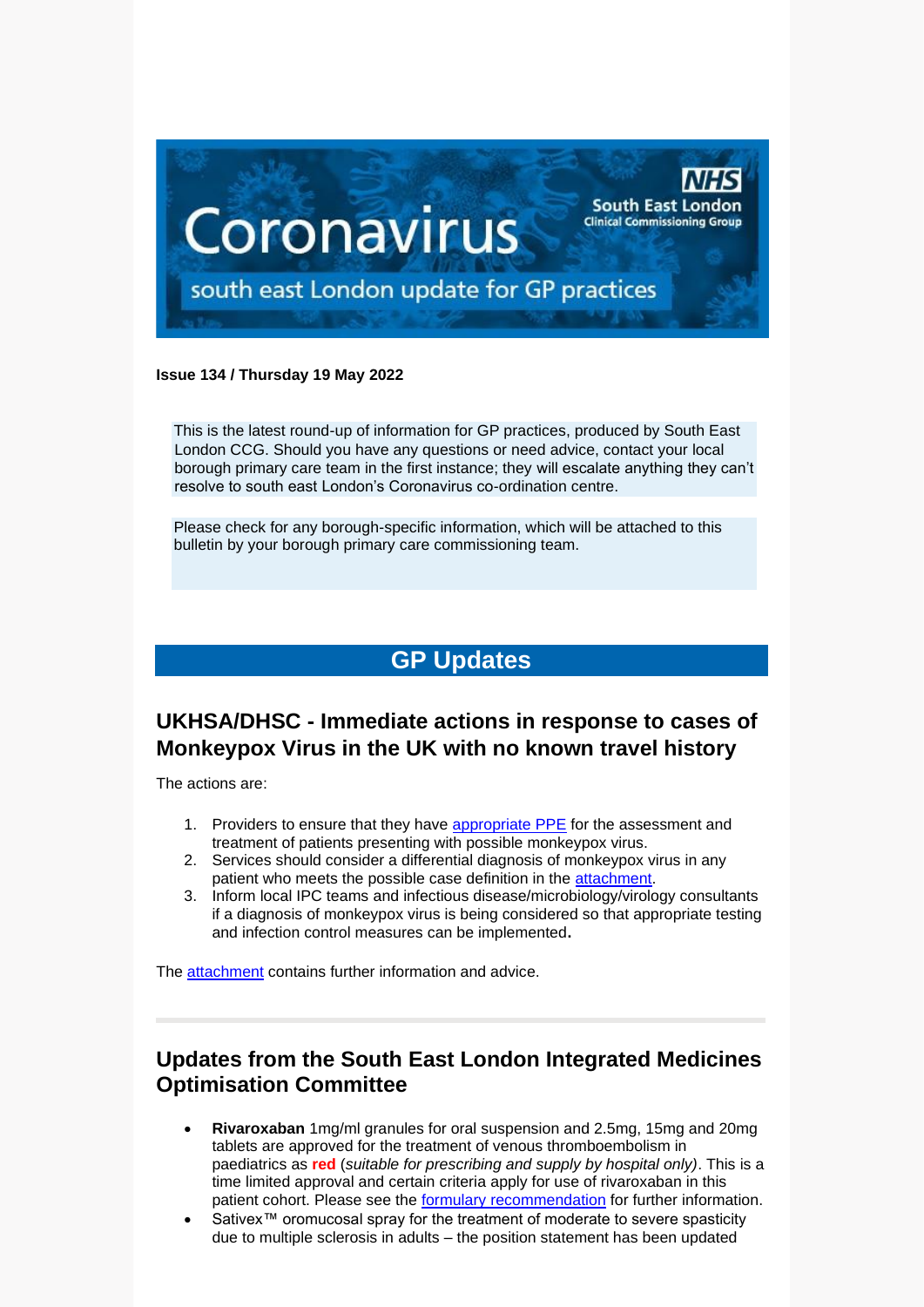following the presentation of a report on usage and implementation. Please see to the [formulary recommendation](https://selondonccg.nhs.uk/download/11725/) for further information.

- **Botulinum toxin type A –** the formulary recommendation for spasmodic dysphonia (laryngeal dystonia) in adults has been updated following the presentation of outcome data. Please refer to the [recommendation](https://selondonccg.nhs.uk/wp-content/uploads/dlm_uploads/2021/09/Recommendation-119-Botulinum-toxin-spasmodic-dysphonia-April-22-FINAL.pdf) for further detail.
- **Clonazepam tablets for the management of REM sleep disorders (off-label use)-** The formulary position has been updated; in addition to Sleep Centre specialists, Parkinson's disease consultants have now been included as initiating clinicians, in line with [NICE guidance.](https://www.nice.org.uk/guidance/ng71) Please see the SEL Joint [Medicine Formulary](https://www.selondonjointmedicinesformulary.nhs.uk/chaptersSubDetails.asp?FormularySectionID=4&SubSectionRef=04.01.01&SubSectionID=B100&drugmatch=4932#4932) for further information.
- **Salbutamol nebules -** have been categorised as **amber 1** *(primary care initiation following recommendation from an appropriate specialist)* to support the safe initiation and prescribing of salbutamol nebules in primary care. Please refer to the **SEL** Joint Medicine Formulary for further information.

## **Viapath – Important message for GP Practices: removal of product from consumables ordering portal**

Please note that we are implementing a change to a product on our consumables ordering portal. The 6ml EDTA tubes [\(pictured\)](https://selondonccg.nhs.uk/wp-content/uploads/2022/05/6ml-tubes-002.png) are to be removed, to avoid any confusion, as they are not appropriate for use in our laboratories which process tests from GP practices. Instead, please order 4ml EDTA tubes which are available on the portal.

We will ensure any standing orders for the 6ml tubes are replaced with the 4ml tubes.

If your practice has stocks of the 6ml tubes, please order replacement 4ml tubes through the consumables portal and begin using these immediately.

If you need to order any 4ml tubes urgently, please contact **Viapath pathology support services** on **0204 513 7300** or via [customerservices@viapath.org](mailto:customerservices@viapath.org) for further help and assistance.

We apologise for any inconvenience and thank you in advance for your understanding.

#### **New GP referral form for the NHS Digital Weight Management Programme**

A new version of the referral template is available through National DXS Content.

The new form will improve the referral process by:

- Ensuring more of the patient's information auto-populates
- Simplified layout
- Clearer instructions on the form for inputting information

To find the new service on e-RS, the name and search has changed. You must now search using ST4 4LX postcode to find the service "NHS Digital Weight Management Programme –NHS England Version 2". Please refer to the [attached pdf](https://selondonccg.nhs.uk/wp-content/uploads/2022/05/NHS-Digital-Weight-Management-Programme-NHS-England-Version-2-Servic....pdf) to help you.

If you have any queries, email [england.wmp-prevention@nhs.net](mailto:england.wmp-prevention@nhs.net)

#### **Halo ITSM and Timeline for Deployment**

As part of SEL CCGs preparation to take on the local management of ICT Services from London Shared Services (formerly known as NEL CSU), we have procured and are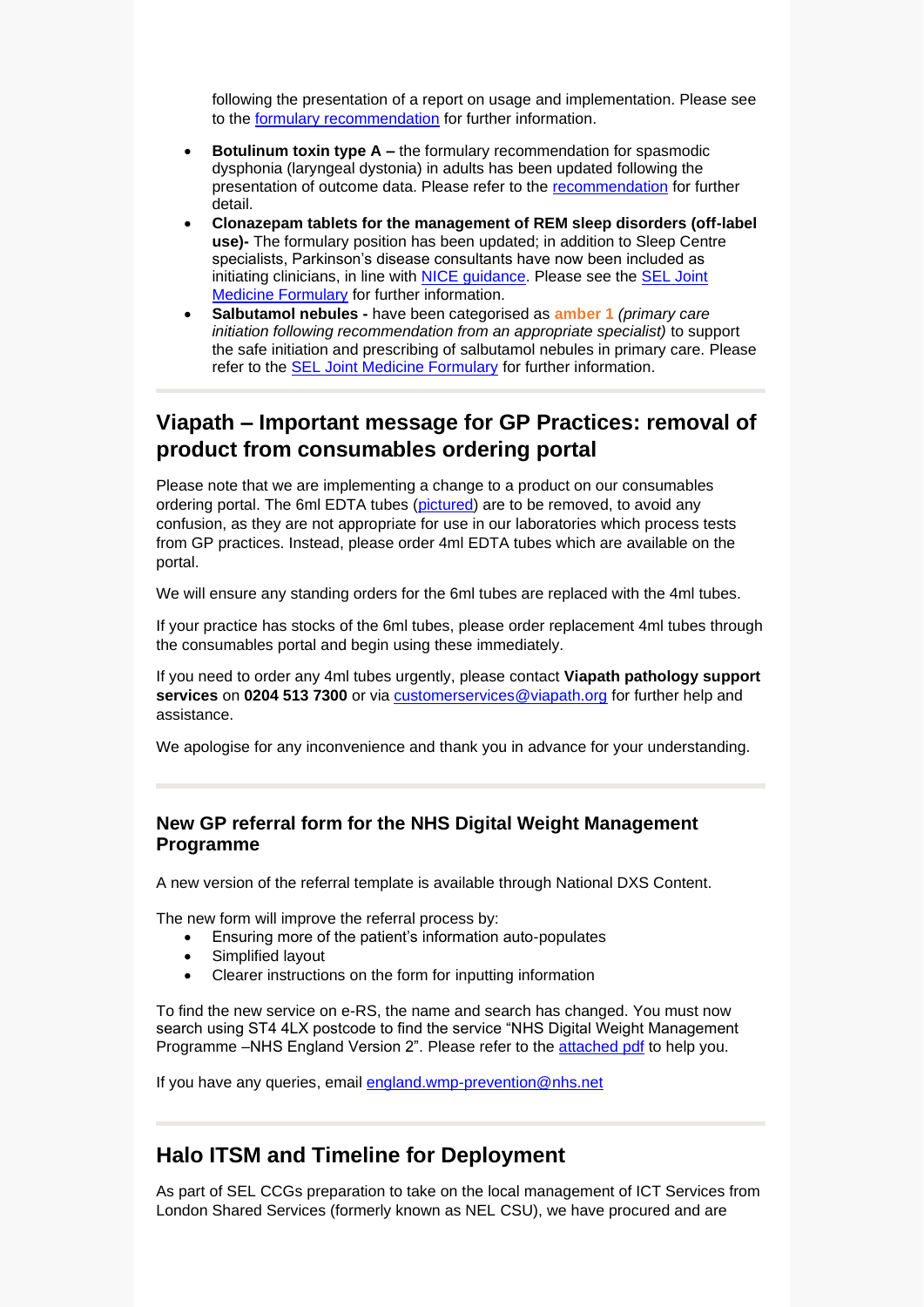currently implementing a new web-based IT Service Management (ITSM) tool called Halo.

Halo ITSM will allow SEL CCG to effectively manage ICT services and will provide service users with similar functionality as the ITSM tools currently in use within the CCG and across the Primary Care setting. The new service desk software has the ability for service users to raise IT service requests and report incidents; and will provide enhanced functionality to the service desk team such as Change Management, Asset Management and reporting capabilities which are also available via the platform. SEL CCG are currently carrying out the final stages of configuration and User Acceptance Testing (UAT) with selected groups of Corporate and Primary Care users, with the intention to begin deployment of Halo to all SEL Corporate and Primary Care users during mid May 2022.

Further detail will be provided to all stakeholders via the SEL GP IT Bulletin and dedicated communications following the successful completion of the UAT process.

### **Business Continuity Awareness Week (BCAW) 16-20th May 2022**

The theme for this year's BCAW is Building Resilience in the Hybrid World. Over the last 2 years, there has been a rise in the adoption of hybrid work models. When a critical event occurs, every hybrid worker needs to be kept in the loop in real time – and this is why the CCG continue to run communication test exercises regularly throughout the year. The aim this year is to embed and improve awareness of Business Continuity in this new workplace reality, and now would be a good time to review your current Business Continuity Plans.

Further information about BCAW 2022 can be found [here](https://www.thebci.org/event-detail/event-calendar/business-continuity-awareness-week--bcaw--2022.html#theme).

#### **Lessons Learnt from Quality Alerts**

The May 2022 edition is [here.](https://selondonccg.nhs.uk/wp-content/uploads/2022/05/Lessons-Learnt-Quality-You-said-we-did-May-22-Edition-final.pdf)

## **Expressions of interest invited: clinical leadership and committee member roles for the South East London Integrated Care Board**

Expressions of interest are being invited from colleagues in clinical and care professions to join the Integrated Care Board leadership team. We have a number of opportunities across a wide range of key programme areas operating in south east London. Roles are usually one or two sessions per week and can be agreed on a flexible basis. There are currently roles available in the following area:

#### • Medicines Optimisation

Details of all available roles including job descriptions are available on the [SEL CCG](https://selondonccg.nhs.uk/what-we-do/clinical-and-care-professional-leadership-roles/south-east-london-clinical-and-care-leadership-available-roles-how-to-find-out-more-and-how-to-apply/)  [Clinical and Care Leadership recruitment webpage,](https://selondonccg.nhs.uk/what-we-do/clinical-and-care-professional-leadership-roles/south-east-london-clinical-and-care-leadership-available-roles-how-to-find-out-more-and-how-to-apply/) Contact details for all roles are also included on the website if you would like to discuss or require further information.

Please share with colleagues who may be interested in applying.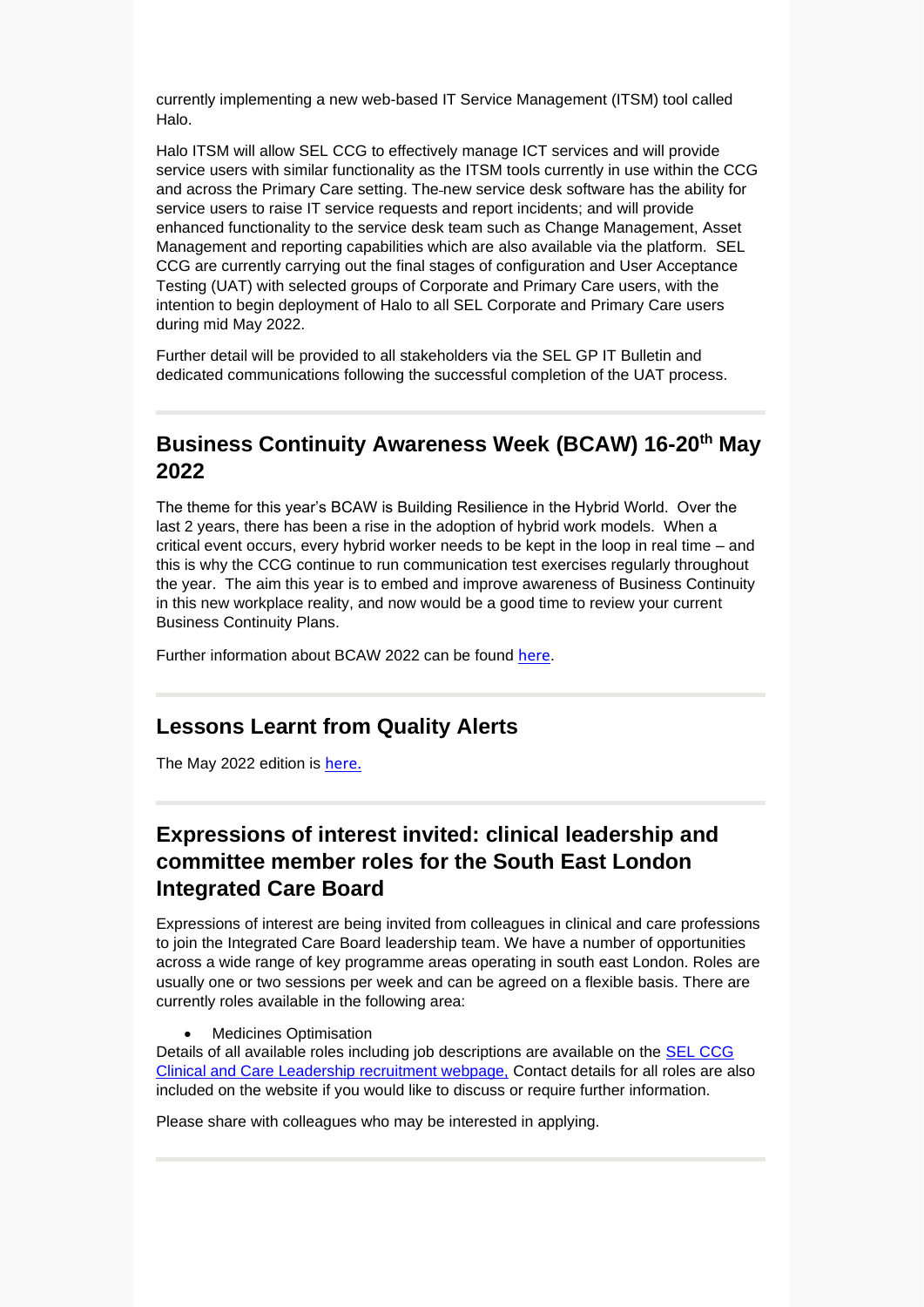## **Platinum Jubilee Bank holiday rota - Pharmacies**

Please find attached a [list of pharmacies](https://selondonccg.nhs.uk/wp-content/uploads/2022/05/Platinum-Jubilee-Bank-Holiday-2022-Rota-List-Final_.docx) opening as part of the commissioned Rota for the Platinum Jubilee Bank Holidays 2 and 3 June 2022. It is important to note that Saturday 4 June and Sunday 5 June 2022 are not bank holidays, however, there will be some pharmacies who normally open who will be closed on this day. Patients who wish to double check their usual pharmacy will be open on this date can search [www.nhs.uk/service-search/find-a-pharmacy](http://www.nhs.uk/service-search/find-a-pharmacy) or call NHS 111.

# **Information from Acute Providers**

### **Delays in radiology reporting at GSTT – an update**

There has been a trend of improvement in reporting delays across all modalities, although we are still periodically struggling to meet our reporting turnaround KPIs. For plain film the current wait for report (after acquisition) is approximately 15 days; for CT and MR approximately 8 days.

Please do not ask patients to contact us to chase reports, either directly or via PALS. It takes time for our A&C staff to handle these queries, and we are clinically prioritising reporting work. We continue to display information notices to inform patients what to expect in terms of route and timeline for receiving their results.

Please do use the Quality Alerts process if there are lengthy delays to receiving reports, beyond the above, which clinically impact on your patients.

## **Update on POTS Service at Kings College Hospital**

Due to the nature and volume of referrals being received for our specialist POTS/Syncope Service we are changing the way that we review patients for this clinic.

We continue to offer a POTs review service, but will not be able to accept all referrals into clinic without additional information and assessment.

For a list of blood tests required please refer to the Directory of Services on eRS, as this will point to specific tests and investigations required with submission of the referral to our new Advice and Guidance service on eRS.

While some of these investigations are not strictly required for diagnosis, they provide us with a more complete picture of the patient's physiology. These tests need to be undertaken and provided with the referral for its acceptance. It may mean that patients will be required to be seen by their local Cardiologists who will be able to provide ongoing support.

To locate the POTS advice service on eRS please use the following information:

Speciality: Cardiology

Clinic Type: Arrhythmia

Priority: Routine

Location: Kings@Tessa Jowell Health Centre

Service Name: Cardiology - POTS Advice + Guidance Only- for Kings College Hospital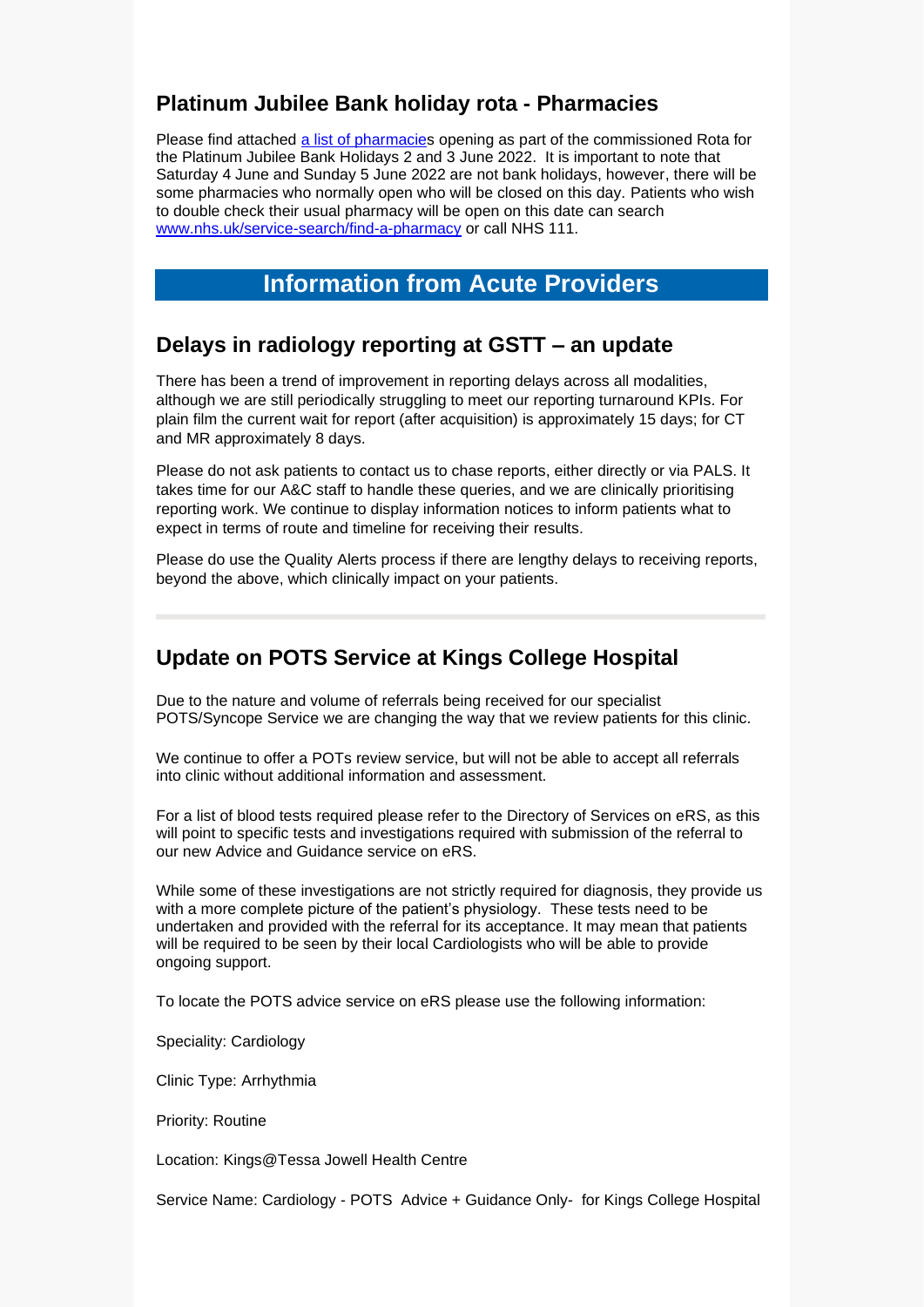# **Cancer updates**

#### **South East London Cancer Alliance**

Please find below a link to the latest version of the update, which also includes FAQs for primary care on cancer services in south east London to support GPs and patients during the pandemic. [Cancer updates for GPs 27 April](https://selondonccg.nhs.uk/wp-content/uploads/2022/04/SEL-Cancer-Updates-FAQs-for-Primary-Care-27-Apr-2022.pdf) 2022.

## **Seminars, events, webinars and e-learning**

### **SEL System Leadership events**

Join Kaleidoscope Health and Care for a [Series of Inspiration and Learning community](https://www.kscopehealth.org.uk/project/building-a-community-of-south-east-london-system-leaders/community-events/)  [events](https://www.kscopehealth.org.uk/project/building-a-community-of-south-east-london-system-leaders/community-events/) exploring system leadership across south east London.

Over the next six months, these events will look at system leadership through the lenses of [five emerging characteristics of a confident, joyful south east London system leader.](https://s30454.pcdn.co/wp-content/uploads/Community-of-South-East-London-System-Leaders-Emerging-Identity.png)

- Driving purposeful collaboration: Tuesday 7 June, 5-7pm
- Catalysing and embedding innovation: Tuesday 5 July, 9-11am
- Embracing challenge and difference: Monday 18 July, 5-7pm
- Including and empowering others: Tuesday 6 September, 8-10am
- Community summit: Thursday 29 September, 5-7pm

If you would like to join us for the event or would like to be added to our mailing list to get more information about upcoming events please contact James at [james@kscopehealth.org.uk.](mailto:james@kscopehealth.org.uk)

### **King's Health Partners, Primary Care Webinar - 'Long-COVID: Where are we now?'**

Confirmed speakers; Dr Jen Liddington, Dr Melissa Heightman and Dr Avril Washington.

**Wednesday 15 June, 13.00 to 14.00.** For more information and to register visit the [Eventbrite page.](https://pcw15june2022.eventbrite.co.uk/)

## **NHSE Enhanced Access webinar – Enhanced Access: Implementation support for PCNs and Practices 2**

For PCNs and practices to provide ongoing support for Enhanced Access implementation, focusing on emerging themes and issues relating to the new Enhanced Access specification due to go live from 1 October 2022. This will be held via Microsoft Teams Live.

**Thursday 26 May, 12.00 to 13.00 -** [register](https://www.events.england.nhs.uk/events/enhanced-access-implementation-support-for-pcns-and-practices-2) here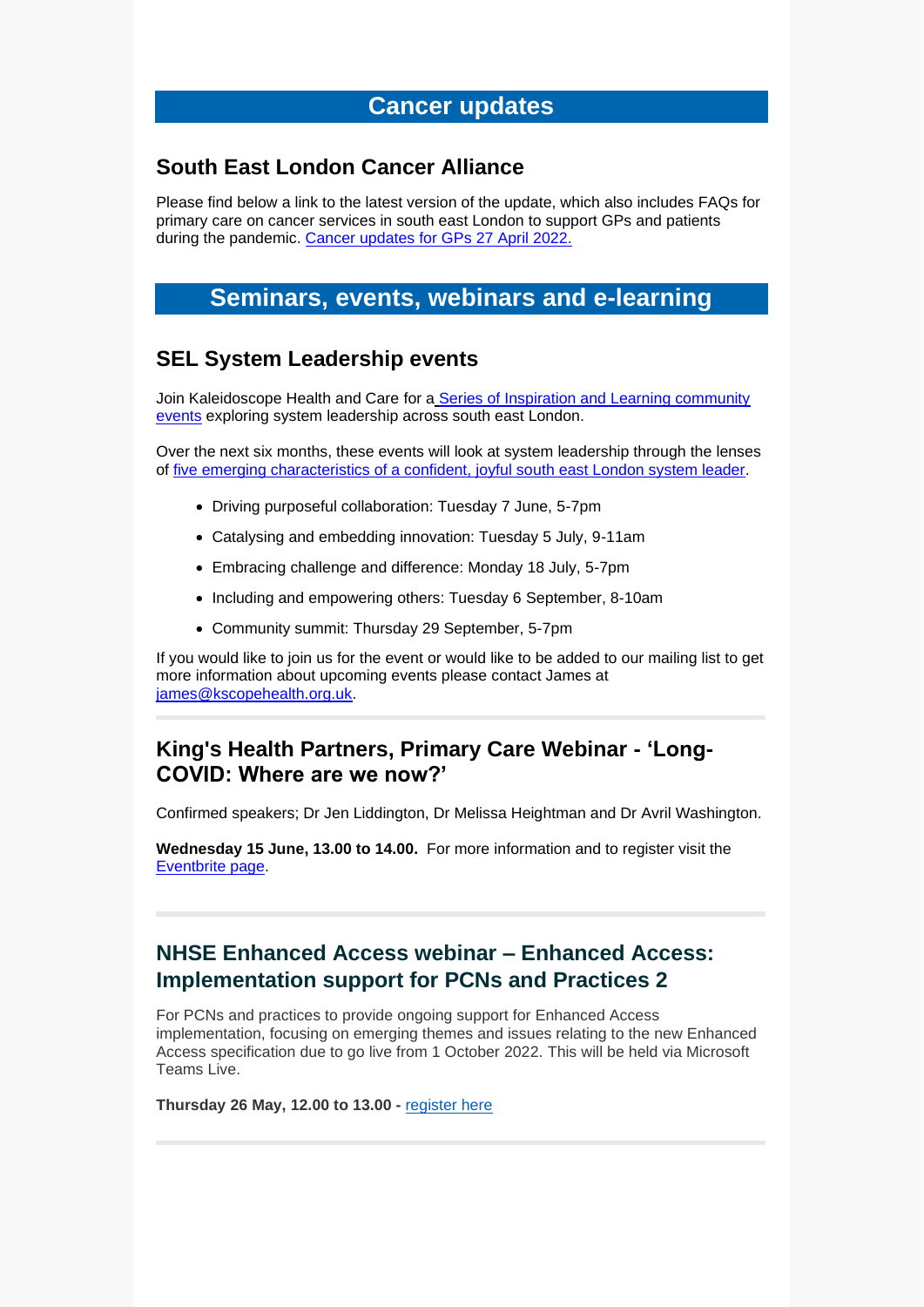## **Infertility with Mr Narvekar, Consultant Gynaecologist and lead for reproductive surgery, Kings**

Bromley Education and Training Hub event.

#### **Wednesday 25 May – Starting 13.00.**

More information, and book [here.](https://app.livestorm.co/beth-1/infertility-with-mr-narvekar-consultant-gynaecologist-and-lead-for-reproductive-surgery-kings?type=detailed)

## **Mental Health Coaching for Primary Care professionals**

Free, confidential NHS service. More information and book via the [link.](https://selondonccg.nhs.uk/wp-content/uploads/2022/05/looking-after-you-poster-v2.pdf)

#### **Adult Oral Health – including oral examination, normal anatomy and variants as well common mucosal pathology**

GSTT interactive seminar organised by the dental department with a practical overview of adult oral examination, including:

- normal anatomy and variants
- common mucosal pathology
- lumps bumps ulcers infections
- brief soft tissue examination

#### **Friday 17 June 2022 – 13.30 to 14.30**

This talk counts for one CPD point and a certificate of attendance will be sent to you.

Please book via [link.](https://www.eventbrite.co.uk/e/adult-oral-health-virtual-seminar-for-primary-care-tickets-294695481117)

## **Reminder - London General Practice Nurse celebration event**

In person celebration for all primary care nurses in London.

**Friday 24 June – 09.15 to 16.30 at Regents Park.** A full agenda is [attached](https://selondonccg.nhs.uk/wp-content/uploads/2022/05/A-celebration-event-agenda.pdf), and more information is also available [here.](https://selondonccg.nhs.uk/wp-content/uploads/2022/03/A-celebration-event.._-002.png)

# **CHIVA Family Conference in partnership with METRO charity**

The Children's HIV Association and Metro charity are holding an information event on **Saturday 21 May 2022, from 10.30am to 3.30pm** at Friends House, Euston Road, London. Please download the **poster** to display in the surgery.

To secure a free ticket on Eventbrite click [here](https://www.eventbrite.co.uk/e/chiva-family-conference-tickets-310498006897) or visit the website: [www.chiva.org.uk/family-conference.](https://www.chiva.org.uk/parents-new/family-conference/)